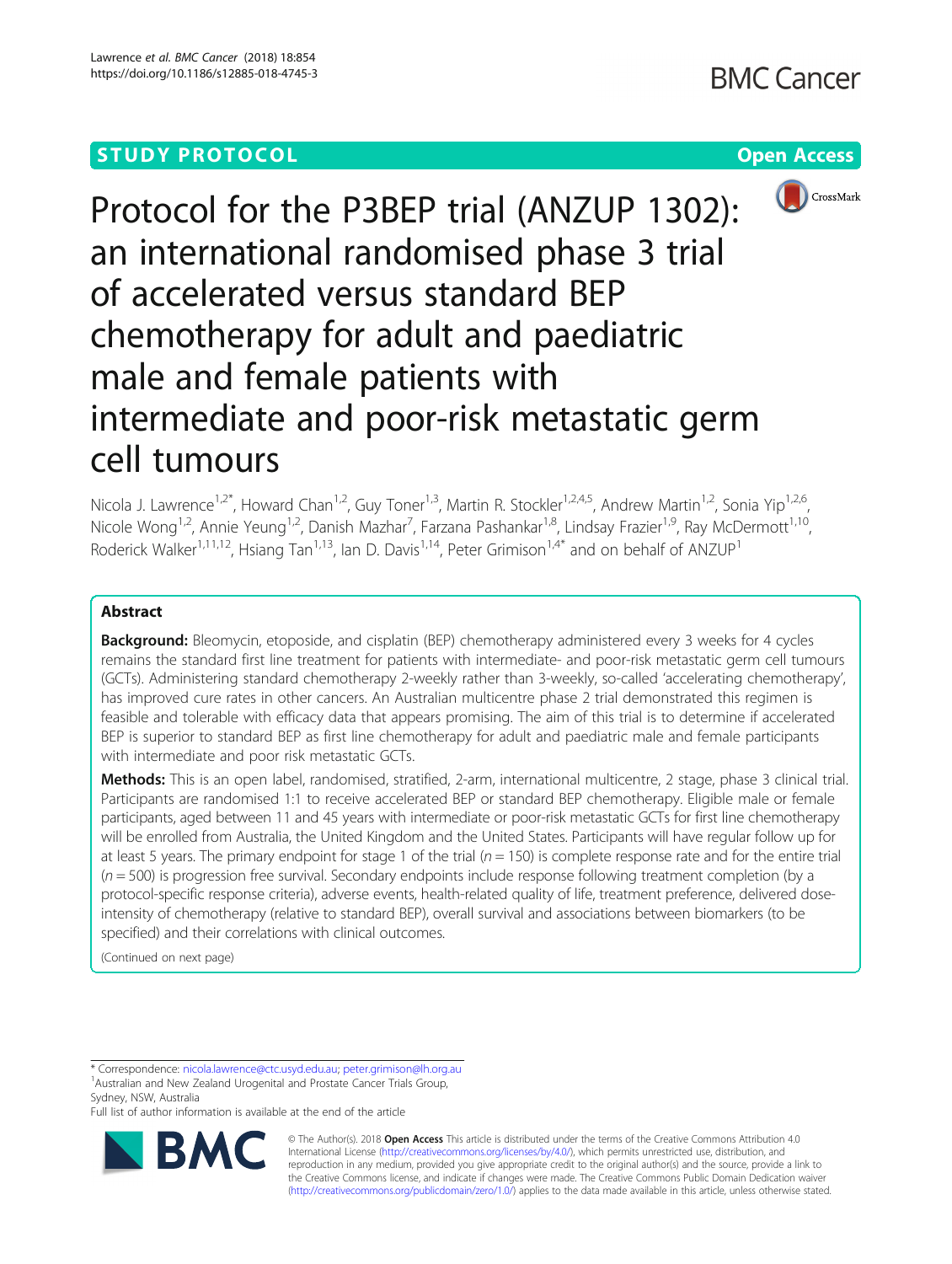#### (Continued from previous page)

Discussion: This is the first international randomised clinical trial for intermediate and poor-risk metastatic extra-cranial GCTs involving both adult and pediatric age groups open to both males and females. It is also the largest, current randomised trial for germ cell tumours in the world. Positive results for this affordable intervention could change the global standard of care for intermediate and poor risk germ cell tumours, improve cure rates, avoid the need for toxic and costly salvage treatment, and return young adults to long, healthy and productive lives.

Trial registration: ACTRN 12613000496718 on 3rd May 2013 and Clinicaltrials.gov [NCT02582697](https://www.anzctr.org.au/Trial/Registration/TrialReview.aspx?id=364125) on 21st October 2015.

Keywords: Germ cell tumours, Phase 3 trial, Chemotherapy

# Background

The most common malignancy affecting adolescent and young adult males in Western countries is germ cell tumours (GCTs) [\[1](#page-5-0)]. Although most patients with good prognostic features have excellent outcomes, the cure rates for male patients with advanced disease and intermediate or poor prognostic features are only 79 and 48% respectively [[2\]](#page-5-0). GCTs are rarer in females, however in females aged between 10 and 30 years they account for 70% of ovarian neoplasms [\[3](#page-5-0)].

The efficacy of first-line chemotherapy has not improved since the introduction of bleomycin, etoposide, cisplatin (BEP) in the mid-1980s. BEP chemotherapy given every 3 weeks for 4 cycles remain the global accepted standard of care for intermediate, and poor prognosis male patients [[4](#page-5-0)]. Paediatric and female patients with GCTs are often not included in clinical trials due to the rarity of disease. The current management algorithms for these groups are based on extrapolations from other settings [\[3](#page-5-0), [5](#page-5-0)].

Accelerating chemotherapy by administering the same doses more frequently has increased cure rates in other cancers, including breast cancer, lymphoma (prior to rituximab) and Ewing's sarcoma  $[6-8]$  $[6-8]$  $[6-8]$  $[6-8]$ . The hypothesised mechanism is that accelerated chemotherapy with shorter cycles can overcome the rapid regrowth of shrinking tumours induced by chemotherapy [[9,](#page-5-0) [10\]](#page-5-0). Accelerating chemotherapy is feasible with the development and availability of therapeutic granulocyte colony– stimulating factor (G-CSF) e.g. filgrastim, which reduces the duration of leukopenia [\[11](#page-5-0)]. Accelerated regimens may be preferable to patients as treatment is completed faster, it may improve compliance and has minimal additional financial cost.

A single arm phase 2 trial of 43 patients demonstrated that the regimen is feasible and tolerable [\[12](#page-5-0)]. The long term efficacy data appears promising with 5 year overall survival of 92% (95% CI 54% to 99%) for patients with poor prognostic features and 94% (95% CI 63% to 99%) for patients with intermediate prognostic features [[13\]](#page-5-0).

The aim of this phase 3 trial is to determine if accelerated BEP is superior to standard BEP as first-line chemotherapy for intermediate and poor-risk metastatic GCTs.

# **Methods**

#### Study design

This trial is an open label randomised, 2-arm, multi-centre, phase 3 trial. Participants are randomised 1:1 to receive 4 cycles of either accelerated BEP chemotherapy given 2 weekly or standard BEP chemotherapy given 3 weekly (Fig. [1\)](#page-2-0). Randomisation will be implemented using a minimisation approach balancing for; ECOG performance status (0–1 vs 2–3), International germ cell cancer consensus classification (IGCCC) risk group (intermediate vs poor), primary site (mediastinal vs other), brain metastases (present vs absent), induction chemotherapy (present vs absent), age  $(≥ 16 \text{ years} vs < 16 \text{ years})$ , gender (male vs female), and study site.

This international trial is led by the Australian and New Zealand Urogenital and Prostate Cancer Trials Group (ANZUP) in collaboration with the National Health and Medical Research Council Clinical Trials Centre (NHMRC CTC), Sydney, Australia. Key international collaborators include the Cambridge Clinical Trials Unit (United Kingdom), Children's Oncology Group (United States) and Cancer Trials Ireland. Forty eight participants have been recruited from Australia and New Zealand since 2014, and 4 from the United Kingdom since opening to recruitment in 2017. The Children's Oncology Group and Cancer Trials Ireland are planned to open to recruitment in the near future. The study will be performed in accordance with the Declaration of Helsinki and satisfy the regulatory requirements in Australia, United Kingdom and United States of America.

## Study objectives

The primary objective is progression-free survival (PFS), defined as from the date of randomisation until the criteria for disease progression are met or death. Secondary objectives include response following treatment completion (protocol specific criteria), adverse events (National Cancer Institute Common Terminology Criteria for Adverse Events version 4.03  $[14]$  $[14]$  $[14]$ ), health related quality of life (QLQ-C30  $[15]$  and -TC-26  $[16]$  $[16]$ ), treatment preference, delivered dose-intensity of chemotherapy and overall survival. Tertiary objectives include exploratory studies of biomarkers and their correlations with clinical outcome.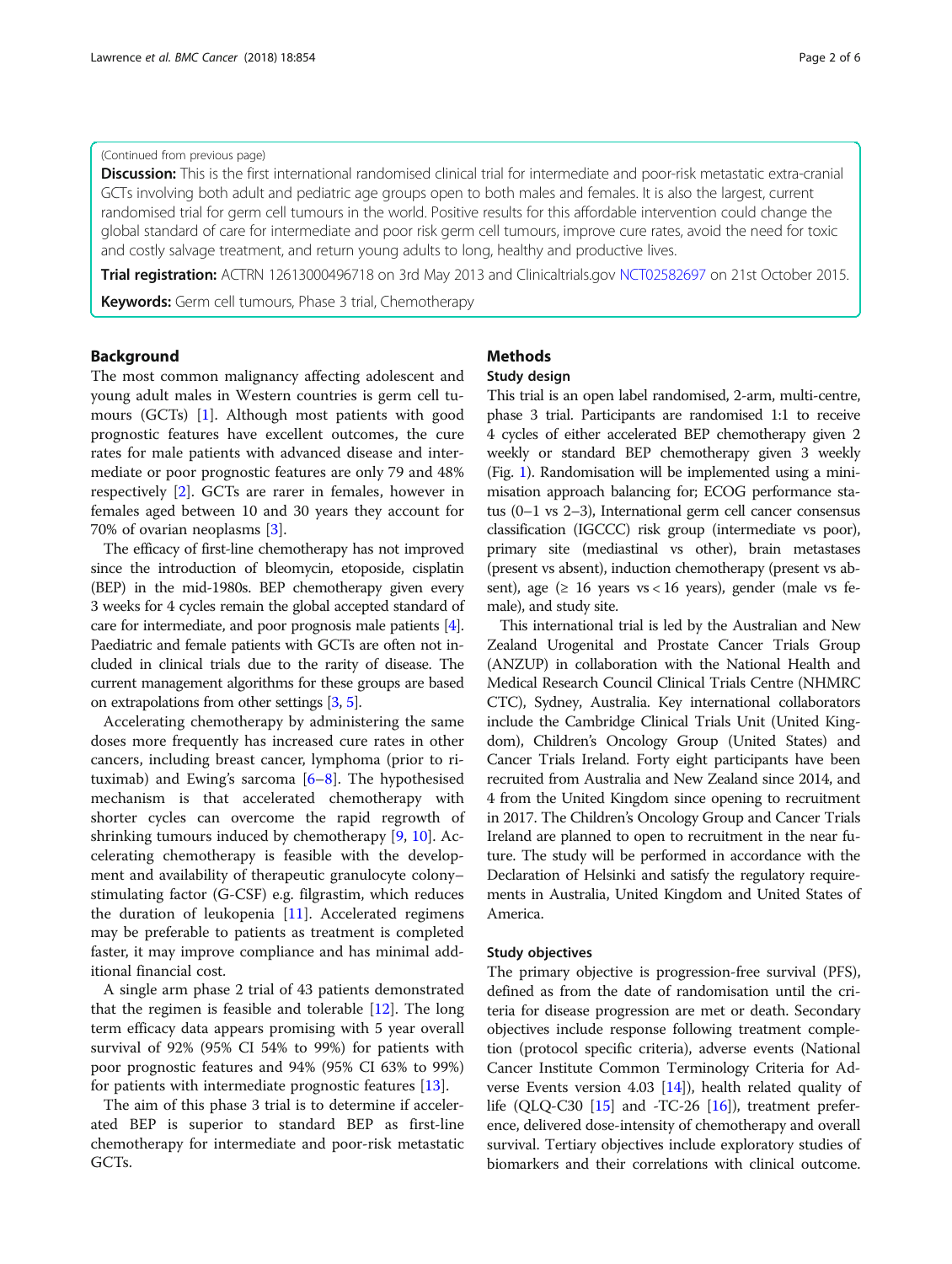<span id="page-2-0"></span>

Initial response assessment is measured at the 30–42 day safety assessment. Final response assessment at 6 months from randomisation or after all post-chemotherapy surgery and other interventions are completed. Participants will continue regular follow-up for at least 5 years.

## Eligibility criteria

Key inclusion and exclusion criteria include age between 11 and 45 years, intermediate or poor prognosis germ cell tumour as defined by IGCCC (modified with different lactate dehydrogenase criteria for intermediate risk non-seminoma, and inclusion of ovarian primaries) and adequate organ function. Participants who need to start therapy urgently may commence study chemotherapy prior to registration and randomisation given the treatment is identical for the first 2 weeks and forms part of standard of care management. Such participants must be discussed with the coordinating centre prior to subsequent registration, and they must then be registered within 10 days of commencing chemotherapy. The full eligibility criteria are listed in Table [1](#page-3-0).

# **Treatment**

The experimental arm is accelerated BEP given as bleomycin 30,000 international units (IU)  $(15,000 \text{ IU/m}^2 \text{ in}$ 

participants aged less than 16) intravenous (IV) weekly on day 1 and 8, etoposide 100 mg/m<sup>2</sup> on days  $1-5$  and cisplatin 20 mg/m<sup>2</sup> on days 1–5 every 2 weeks for 4 cycles, followed by single agent bleomycin 30,000 IU  $(15,000 \text{ IU/m}^2 \text{ in participants aged less than 16 years})$  IV once a week for a further 4 weeks to a total of 12 doses of bleomycin. The control arm is standard BEP given as bleomycin 30,000 IU (15,000 IU/ $m<sup>2</sup>$  in participants aged less than 16) IV weekly on day 1, 8 and 15, etoposide 100 mg/m<sup>2</sup> on days 1–5 and cisplatin 20 mg/m<sup>2</sup> on days 1–5 every 3 weeks for 4 cycles. G-CSF support is given in both treatment arms.

Every attempt should be made to deliver chemotherapy at full dose and without delay from the planned schedule, as dose and dose-intensity are important predictors of outcome. Dose reductions for etoposide are specified in the protocol. There are no dose reductions for cisplatin or bleomycin allowed. Study treatment will be permanently discontinued for unacceptable toxicity, delay of day 1 of treatment for more than 21 days due to treatment-related adverse events, unequivocal progression, occurrence of an exclusion criteria or illness affecting participant safety, failure to comply with the protocol or if the investigator does not think it is in the participant's best interest to continue. If a participant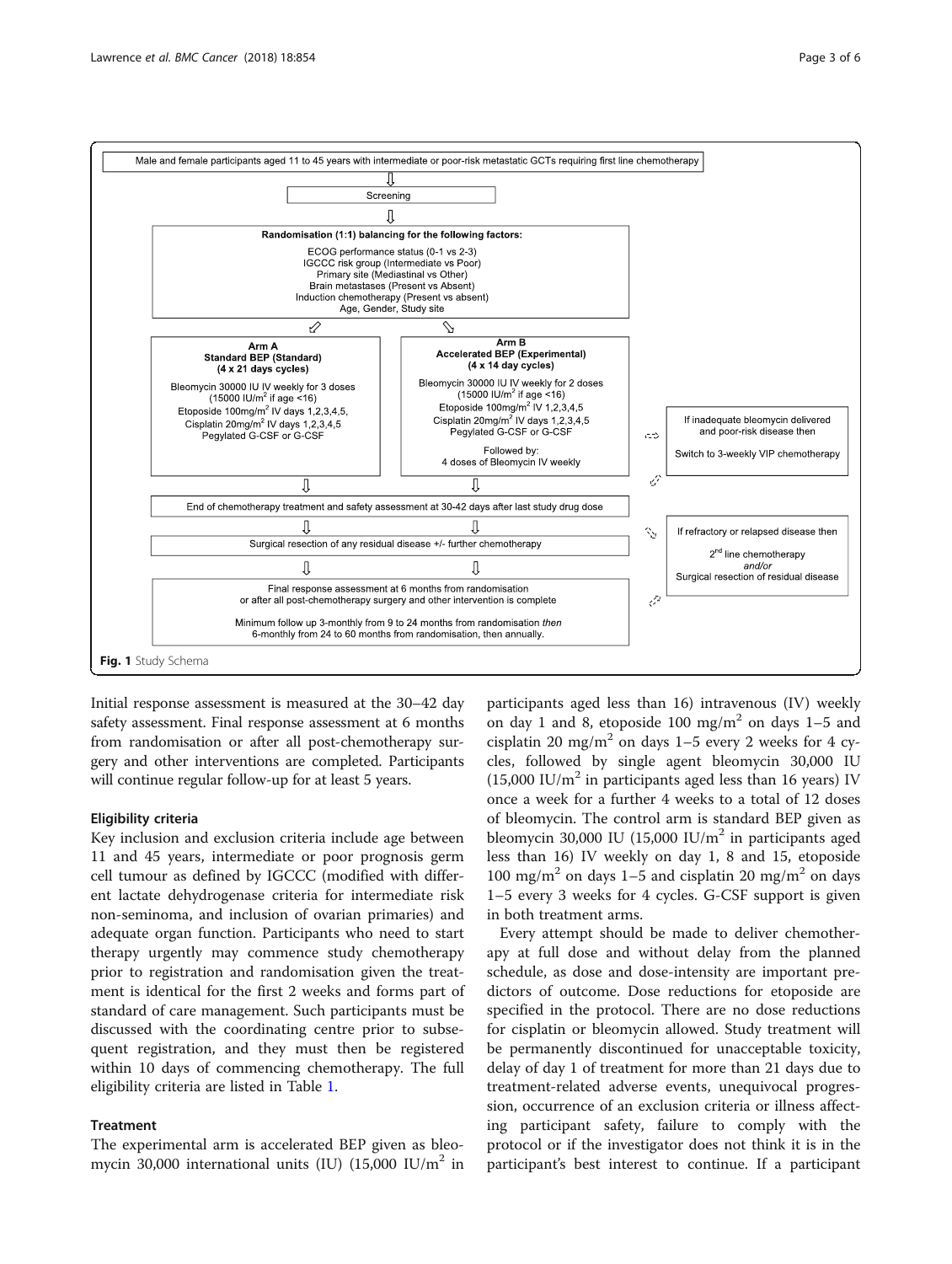#### <span id="page-3-0"></span>Table 1 Eligibility Criteria

Inclusion Criteria

- 1. Age ≥ 11 years and ≤ 45 years on the date of randomisation
- 2. Histologically or cytologically confirmed germ cell tumour (non-seminoma or seminoma), or exceptionally raised tumour markers (AFP ≥ 1000 ng/mL and/or HCG ≥5000 IU/L) without histologic or cytologic confirmation in the rare case where pattern of metastases consistent with GCT, high tumour burden, and a need to start therapy urgently.
- 3. Primary arising in testis, ovary, retro-peritoneum, or mediastinum
- 4. Metastatic disease or non-testicular primary
- 5. Intermediate or poor prognosis as defined by IGCC classification (modified with different LDH criteria for intermediate risk non-seminoma, and inclusion of ovarian primaries).
- 6. Adequate bone marrow function with ANC ≥1.0 × 10<sup>9</sup>/L. Platelet count ≥100 × 10<sup>6</sup>/L
- 7. Adequate liver function where bilirubin must be ≤1.5 x ULN, except participants with Gilbert's syndrome or if the elevations are due to hepatic metastases.
- 8. Adequate renal function
- 9. ECOG performance status of 0–3
- 10. Study treatment both planned and able to start within 14 days of randomisation
- 11. Willing and able to comply with all study requirements, including treatment, timing and nature of required assessments.
- 12. Able to provide signed, written informed consent

Exclusion criteria

- 1. Other primary malignancy
- 2. Previous chemotherapy or radiotherapy, except
	- a. Pure seminoma that relapsed after adjuvant radiotherapy or chemotherapy with 1–2 cycles of cisplatin
	- b. Non-seminoma and poor prognosis by IGCCC criteria in the rare case where low dose induction chemotherapy is given prior to registration because patients is not fit enough to receive protocol chemotherapy.
	- c. Participants who need to start therapy urgently prior to completing study-specific baseline investigations
- 3. Significant cardiac disease
- 4. Significant co-morbid respiratory disease
- 5. Peripheral neuropathy ≥ grade 2 or clinically significant sensorineural hearing loss
- 6. Concurrent illness that prevent the completion of the interventions listed in the protocol
- 7. Participants who are sexually active and are not willing to use an effective contraceptive method during this study.
- 8. Known allergy or hypersensitivity to any of the study drugs
- 9. Presence of any psychological, familial, sociological or geographical condition that the investigators believe will lead to compliance issues.

develops pulmonary toxicity then bleomycin should be stopped. If the participant has poor risk disease and less than 8 doses of bleomycin have been administered then the participant should stop BEP, and ifosfamide and mesna should be used with cisplatin and etoposide, as per the etoposide, ifosfamide, cisplatin (VIP) regimen. Surgical resection of residual masses and subsequent treatment following the completion of chemotherapy are specified in the protocol.

#### Assessment schedule

Participants are assessed at baseline, prior to each cycle of chemotherapy, at completion of study treatment, then at 6, 9, 12, 18, 24, 30, 36, 42, 48, 54 and 60 months from randomisation (Table [2](#page-4-0)). Assessments at each time point include performance status, adverse events, blood tests

(blood count, biochemistry, tumour markers), quality of life (up to 12 months), lung function tests (for Australian sites up to 12 months), CT imaging (at baseline; after randomisation at 4, 12, 24 and 60 months; and as clinically indicated), disease status, subsequent treatment and survival. Biospecimens including tumour tissue (formalin-fixed paraffin-embedded) and blood (whole blood and plasma) at baseline will be collected from consenting participants for use in future translational research.

# Statistical analysis

Stage 1 of the study will recruit 150 participants (75 per arm) which will provide 80% power at the 5% level of significance to detect an improvement in the favourable response rate from 59% with standard BEP to 80% with accelerated BEP. If results from Stage I are promising,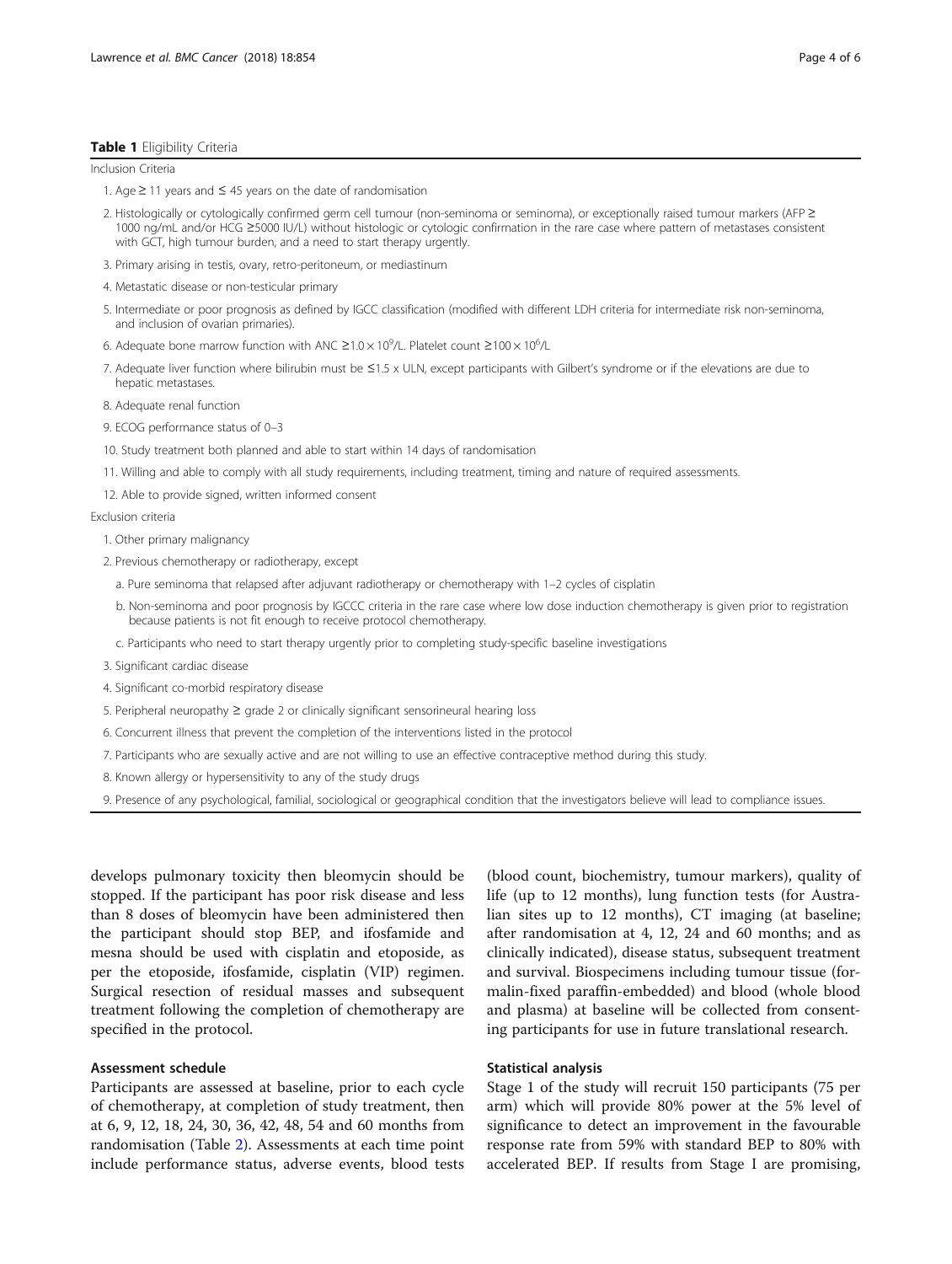#### <span id="page-4-0"></span>Table 2 Schedule of Assessments

| Visit                                     | Baseline<br>Within 21<br>days prior to<br>randomisation | On treatment:<br>BEP chemotherapy<br>Cycles 1 to 4 |                                                | End of BEP chemotherapy<br>safety assessment<br>(Initial response<br>assessment) | Final response<br>assessment                                                                                                         | Follow-up until<br>progression                                                                                           | Follow-up after<br>progression       |
|-------------------------------------------|---------------------------------------------------------|----------------------------------------------------|------------------------------------------------|----------------------------------------------------------------------------------|--------------------------------------------------------------------------------------------------------------------------------------|--------------------------------------------------------------------------------------------------------------------------|--------------------------------------|
|                                           |                                                         | Day 1 of Cycle<br>(or within 3 days)               | Day 8 and<br>15 of Cycle<br>(or within 3 days) | 30-42 days after<br>the last dose of<br>study treatment                          | 6 months from<br>randomisation.<br>or after completion<br>of all post-chemo<br>surgery and other<br>interventions<br>$(\pm 1$ month) | 9, 12, 15, 18, 21,<br>24, 30, 36, 42, 48,<br>54 and 60 months<br>from randomisation,<br>then annually<br>$(\pm 1$ month) | Every 6<br>months<br>$(\pm 1$ month) |
| Clinical assessment                       | $\times$                                                | $\times$                                           |                                                | $\times$                                                                         | $\times$                                                                                                                             | X (until 60 months)                                                                                                      |                                      |
| Respiratory<br>symptoms/signs             | X                                                       | Χ                                                  | X                                              | Χ                                                                                |                                                                                                                                      |                                                                                                                          |                                      |
| Adverse Event                             |                                                         | Χ                                                  |                                                | Χ                                                                                |                                                                                                                                      |                                                                                                                          |                                      |
| Blood tests including X<br>tumour markers |                                                         | $\times$                                           | $\times$                                       | $\times$                                                                         | $\times$                                                                                                                             | X (until 60 months)                                                                                                      |                                      |
| CT imaging                                | X                                                       |                                                    |                                                | $\times$                                                                         | $\times$                                                                                                                             | X (12, 24, 36,<br>60 months)                                                                                             |                                      |
| Chest X-Ray                               | Χ                                                       | Χ                                                  |                                                | Χ                                                                                |                                                                                                                                      |                                                                                                                          |                                      |
| Patient-Rated<br>Measures                 |                                                         | Χ                                                  |                                                | $\times$                                                                         | X                                                                                                                                    | X (9, 12, 18 months)                                                                                                     |                                      |
| Translational blood<br>and tissue         | Optional                                                |                                                    |                                                |                                                                                  |                                                                                                                                      |                                                                                                                          |                                      |
| Patient Status                            | Χ                                                       |                                                    |                                                | $\times$                                                                         | X                                                                                                                                    | $\times$                                                                                                                 | $\times$                             |

Stage 2 of the study will recruit an additional 350 participants for a total sample size of 500 participants. A study of 500 patients followed until 140 PFS events are observed will provide > 80% power at the 5% level of significance to detect a hazard ratio of 0.6. An effect of this size corresponds to a 7% improvement in PFS at 2 years from 81% with standard BEP to 88% with accelerated BEP.

## **Discussion**

The results of this study will determine if accelerated BEP chemotherapy is superior to standard BEP chemotherapy in the first-line treatment of intermediate and poor-risk metastatic GCTs. The collection of biospecimens will allow for future translational research studies to determine associations between biomarkers (to be specified) and their correlations with clinical outcomes. This is the first international randomised clinical trial for intermediate and poor-risk metastatic extra-cranial GCTs involving both adult and pediatric age groups open to both males and females.

#### Abbreviations

ANZUP: Australian and New Zealand Urogenital and Prostate Cancer Trials Group; BEP: Bleomycin, etoposide, and cisplatin; G-CSF: Granulocyte colony– stimulating factor; GCT: Germ cell tumour; IGCCC: International Germ Cell Consensus Classification; IU: International units; IV: Intravenous; NHMRC CTC: National Health and Medical Research Council Clinical Trials Centre; PFS: Progression-free survival

#### Funding

The trial is co-funded by Cancer Council Australia and Cancer Australia (APP1041733). The funders have had no role in any of the following; the design of the study and collection, analysis, and interpretation of data and in writing the manuscript.

#### Authors' contributions

Authors' contributions: PG is the study chair, and GT is the deputy study chair. PG, GT, MS, AM, SY and IDD were involved with the study conception and design. NL, HC, NW, AY, DM, FP, LF, RM, RW, HT were involved with acquisition of data. AM has planned the statistical analyses for this study. This manuscript was drafted by NL, HC and PG and critically reviewed by GT, MS, AM, SY, NW, AY, DM, FP, LF, RM, RW, HT and IDD. All authors read and approved the final manuscript.

# Ethics approval and consent to participate

This study was approved by the ethics committee of the Sydney Local Health District (RPAH zone, HREC/13/RPAH/226) on 5th July 2013. This provided central ethics approval. Local ethical approval has been obtained for all participating centres. The study will be performed in accordance with the Declaration of Helsinki and satisfy the regulatory requirements in Australia, United Kingdom and United States of America. Written informed consent was obtained from all patients included in the study.

#### Consent for publication

Not applicable

#### Competing interests

The authors declare that they have no competing interests.

#### Publisher's Note

Springer Nature remains neutral with regard to jurisdictional claims in published maps and institutional affiliations.

#### Author details

<sup>1</sup> Australian and New Zealand Urogenital and Prostate Cancer Trials Group, Sydney, NSW, Australia. <sup>2</sup>NHMRC Clinical Trials Centre, Lifehouse Level 6